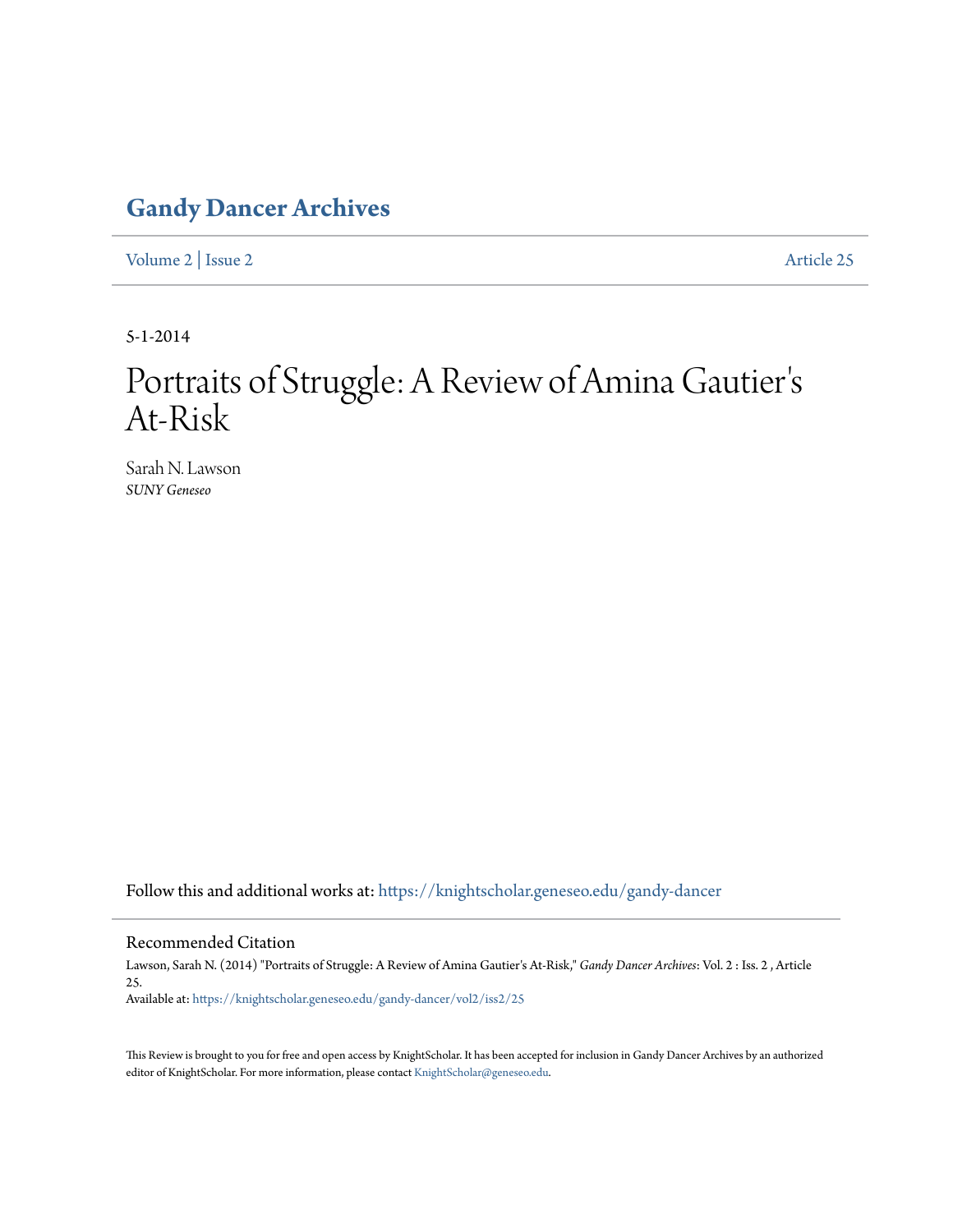## Portraits of Struggle: A Review of Amina Gautier's *At-Risk*

As a middle-class, white female from a rural area in Western New York, reading has always been a way for me to learn about other people and their lives. Amina Gautier's *At-Risk*, an engaging collection of short stories about the lives of young African Americans, introduced me to characters unlike any I have met before—in life or in literature.

*At-Risk* was published in 2011 by the University of Georgia Press and is the winner of the 2011 Flannery O'Connor Award for Short Fiction. In *At-Risk*, Gautier explores narratives that are often ignored and characters who are dismissed by society. The collection includes ten short stories, beginning with "The Ease of Living," the story of a boy from Brooklyn named Jason. He is sent by his mother to live with his elderly grandfather in the South after his two friends are killed during a gunfight on the streets. Jason resents his exile, but his grandfather's home provides him an unlikely sanctuary in which to cope with the deaths of his friends and consider what that means for him.

This short story is immediately followed by "Afternoon Tea," which is narrated in first-person by Dorothy, a first-generation American and daughter of a formerly wealthy Jamaican woman. Dorothy goes to a Saturday program hosted by members of a professional women's sorority, but she is acutely aware that these women are trying to divorce her and the other girls from their mothers and their upbringing. This reality is exquisitely exposed in the